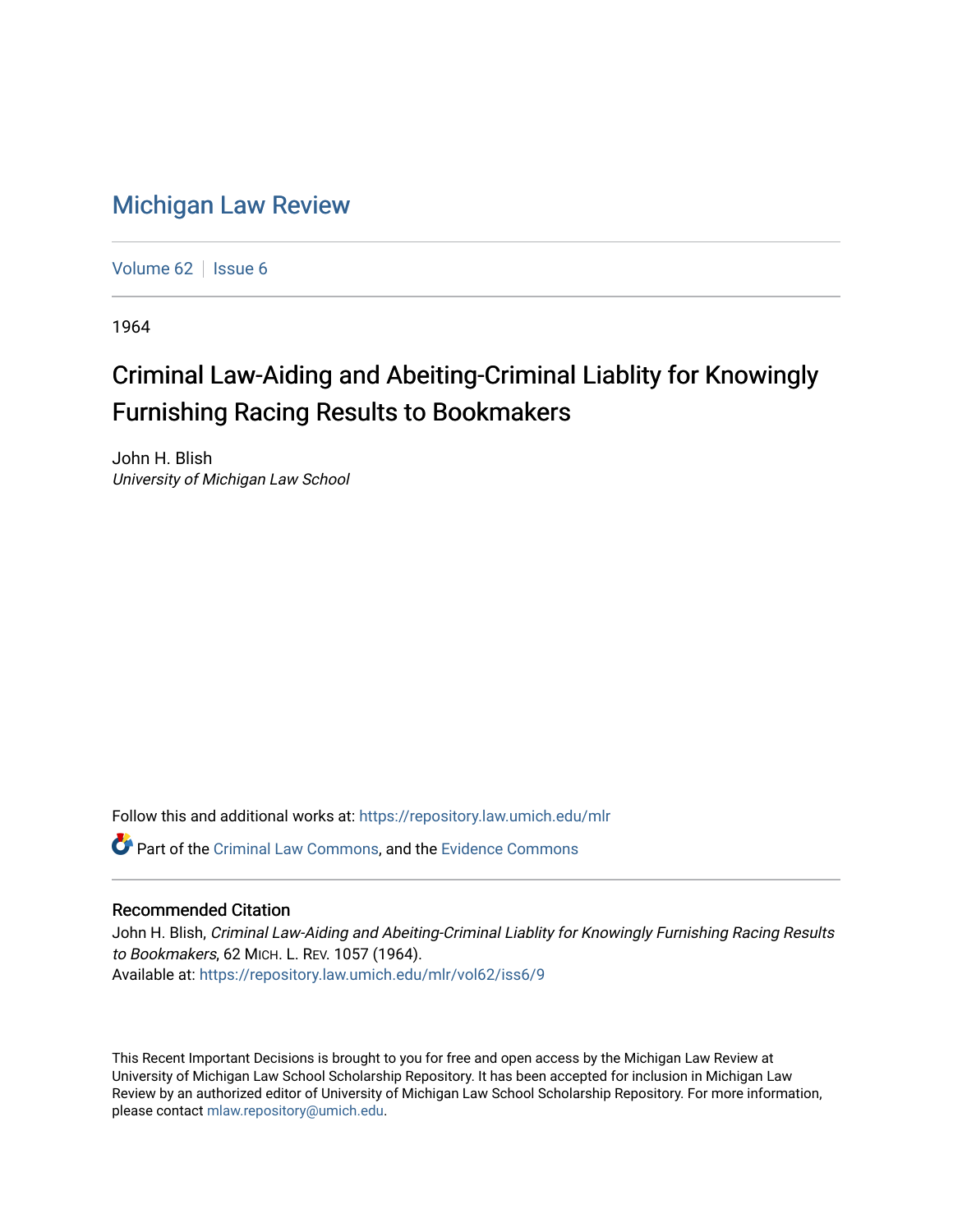CRIMINAL LAW-AIDING AND ABETTING-CRIMINAL LIABILITY FOR KNOWINGLY FURNISHING RACING RESULTS TO BOOKMAKERS-Appellant, who received a weekly salary for distributing horse-racing results by telephone to some twenty bookmakers, was convicted of aiding and abetting bookmaking activities in violation of section 986 of the New York Penal Law.1 He admitted knowing that the information would be used by his employer's customers in violation of section 986, but no actual evidence of bookmaking was presented to the court. On appeal, *held,* reversed, one judge dissenting. Knowingly transmitting racing results to bookmaking establishments by telephone does not, without proof of acceptance of bets on a professional basis, constitute aiding and abetting bookmaking in violation of section 986. *People v. Smoke,* 38 Misc. 2d 939, 239 N.Y.S.2d 230 (App. T. 1963).

The attempted extension of criminal liability to those who knowingly provide horse-racing information to bookmakers has not been notably successful. While it is obvious that large-scale bookmaking operations could not exist without a constant and timely supply of betting information and racing results,<sup>2</sup> it has generally been held that knowingly furnishing such

1 **N.Y.** PEN. LAw § 986 provides for five specific categories of illegal conduct, generally subdivided as follows: **(1)** engaging in bookmaking; (2) keeping a place for the purpose of recording bets or wagers; (3) recording bets or receiving or forwarding any money, thing, or consideration of value, bet or wagered, or offered for the purpose of being bet or wagered; (4) permitting premises to be used for any of the purposes previously enumerated; (5) aiding, assisting or abetting in any manner in any of the forbidden acts.

2 S. REP. No. 307, 82d Cong., 1st Sess. 53 (1951); see Comment, *The Suppression of Bookie Gambling by a Denial of Telephone and Telegraph Facilities,* 40 J. CRIM. L., C, & P.S. 176 (1949); 5 STAN. L. REv. 493 (1953).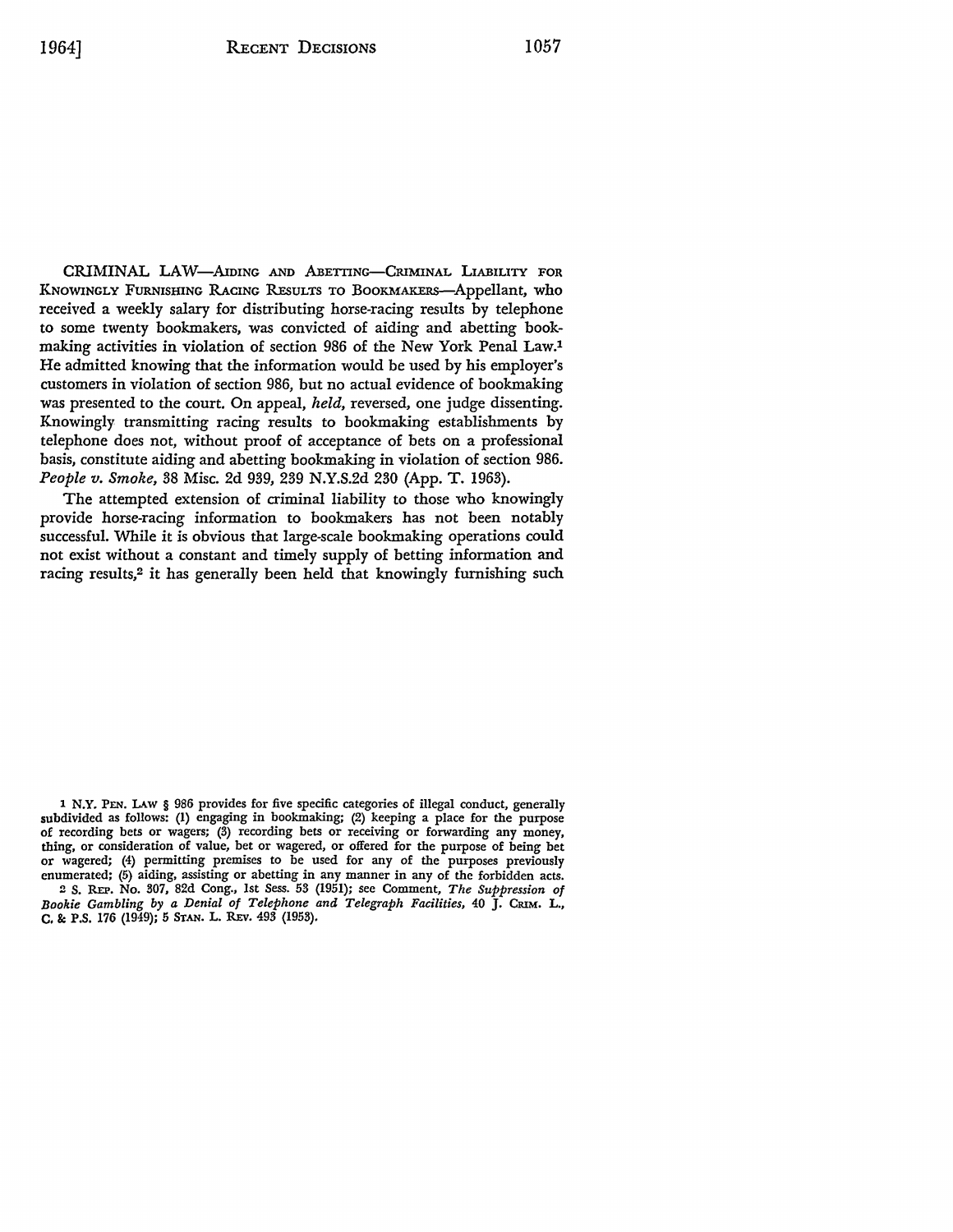information does not constitute aiding and abetting in violation of statutes which merely prohibit bookmaking.<sup>3</sup> Such statutes are generally read to attribute criminality only to the intended use and not to cover the mere supplying of information.4 It has been suggested that these results are supported by numerous contract cases which hold that a vendee may not successfully maintain a defense to a vendor's action for the price by showing that the vendor knew of an intended illegal use by the vendee at the time of the sale.5 It should be pointed out, however, that principles which are applicable in holding that a tarnished vendee may, not escape his contractual obligations are not necessarily relevant, or even useful, in a determination of a vendor's liability to penal sanctions.

It is axiomatic that accessorial liability for any substantive offense may not be found without a showing that the particular offense was, indeed, committed.6 Therefore, the absence of any evidence of bookmaking was a crucial factor in the principal case.7 The form of the complaint, however, necessarily precluded the court's consideration of another theory of criminal liability which might have been applicable: formation of a conspiracy with the purchaser of the information.8 It is clear that a seller cannot be made an accessory to an existing conspiracy without knowledge that others are conspiring with the buyer, even though he is aware of the buyer's intended illegal use.9 Regardless of whether the theory advanced

<sup>3</sup> See Kreling v. Superior Court, 18 Cal. 2d 884, 118 P.2d 470 (1941); People v. Brophy, 49 Cal. App. 2d 15, 120 P .2d 946 (1942); Hagerty v. Coleman, 133 Fla. 363, 182 So. 776 (1938); Dooley v. Coleman, 126 Fla. 203, 170 So. 722 (1936); People v. Pollack, 204 Misc. 64, 120 N.Y.S.2d 363 (Ct. Spec. Sess. 1953); People *ex rel.* Hammond v. Breen, 44 Misc. 375, 89 N.Y.S. 998 (Sup. Ct. 1904). In each of these cases, unlike the principal case, the record showed evidence of bookmaking.

4 See, *e.g.,* People v. Brophy, *supra* note 3; Dooley v. Coleman, *supra* note 3; People v. Pollack, *supra* note 3.

<sup>5</sup> See, *e.g.*, Parsons Oil Co. v. Boyett, 44 Ark. 230 (1884); Bickel v. Sheets, 24 Ind. 1 (1865); Graves v. Johnson, 179 Mass. 53, 60 N.E. 383 (1901); Hill v. Spear, 50 **N.H.** 253 (1870). Exceptions may be found, but only where the illegal use contemplated is particularly heinous, such as treason. See, *e.g.,* Hanauer v. Doane, 79 U.S. 342 (1870); Tatum v. Kelly, 25 Ark. 209 (1868).

6 Statutes today invariably make the accessory a principal to the substantive offense. See Note, *Falcone Revisited: The Criminality of Sales to an Illegal Enterprise,*  53 CoLUM. L. REv. 228, 229 (1953).

<sup>7</sup>Principal case at 940. On appeal, the court assumed that the defendant could not be convicted as an aider and abettor under § 986 in regard to the activities broadly categorized as engaging in bookmaking. Moreover, it disposed of the contention that the conduct fell within the specific prohibition against forwarding any money, thing or consideration of value, bet or wagered, which proscription is obviously aimed at those who actually record bets and hold the stakes. See text accompanying note 1 *supra.* 

s See Note, *supra* note 6, at 232. The writer arranges the prosecutions of sellers of goods for a criminal purpose into four distinct categories: (1) accessory to the substantive crime; (2) accessory to a previously existing conspiracy; (3) joining a larger conspiracy of the buyer and others by agreement; (4) forming a conspiracy with the buyer. The first three categories would appear to be inapplicable here, since there was no evidence of bookmaking and no showing of knowledge by the seller that others were conspiring with the buyer.

9 United States v. Falcone, 109 F.2d 579 (2d Cir.), *afj'd,* 311 U.S. 205 (1940).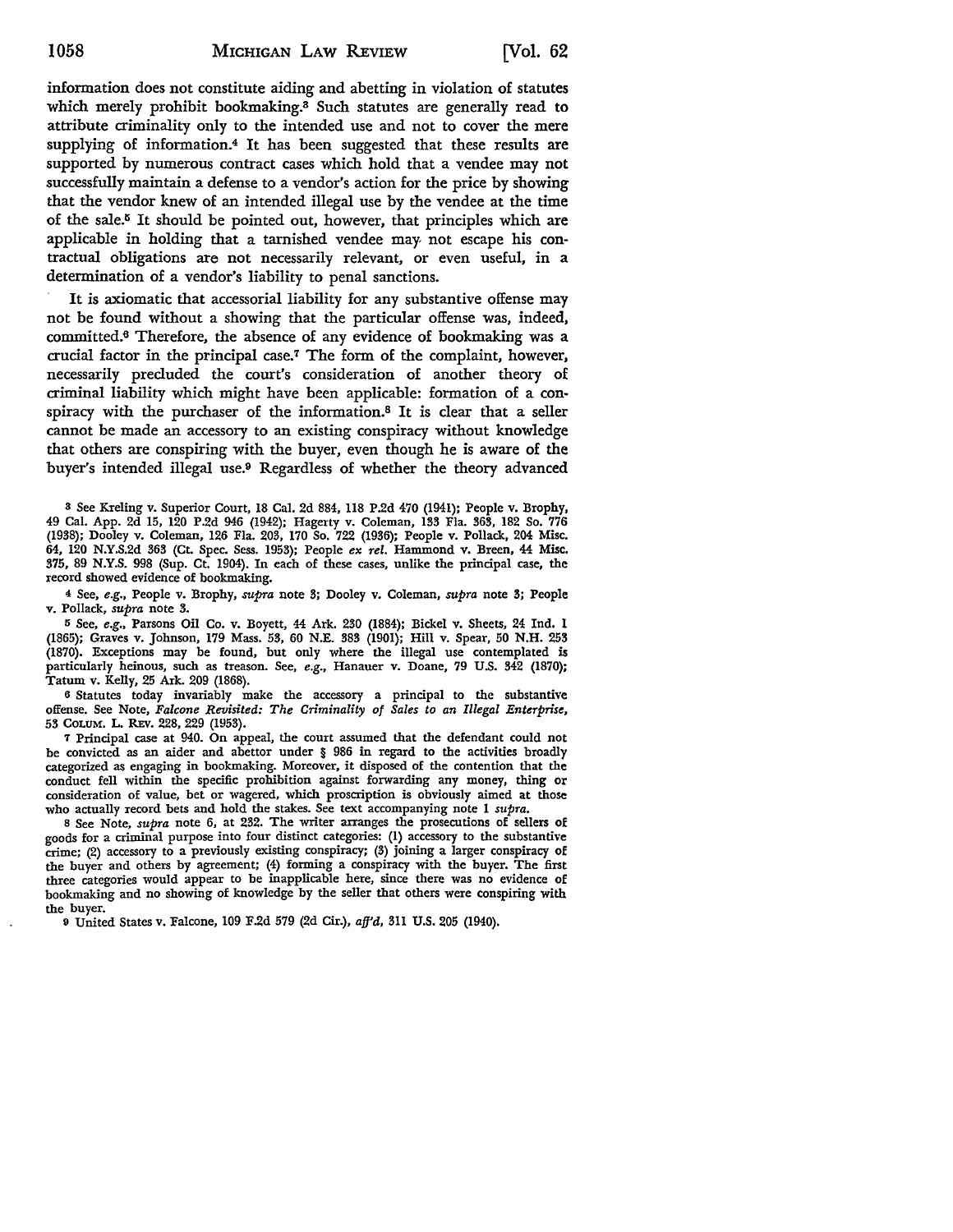is the joining of a larger and existing conspiracy by agreement or the forming of a new conspiracy with the buyer, the courts have generally required a showing of association beyond the mere sale.10 In *Direct Sales Co. v. United States,11* where a wholesale drug vendor was convicted of conspiring with a physician to violate the drug dispensing regulations of the Harrison Narcotic Act,<sup>12</sup> however, the requisite association was inferred from factors which were inherent in the sale itself. The defendant sold narcotics to a small-town doctor at frequent intervals, in enormous quantities over a seven-year period.13 Coupled with this was the defendantcompany's aggressive sales policy, consisting of large discounts for volume sales and extensive advertising.<sup>14</sup> Although the sales were open and were faithfully reported by the company, it was successfully contended that the peculiar circumstances of the sale were sufficient to show not only knowledge that the illegal use existed, but also an intent on the part of the company to further and cooperate in the illegal enterprise.<sup>15</sup>

It is possible to isolate certain factors which the courts have apparently considered significant in providing the nexus between mere knowledge and the requisite intent to further the illegal enterprise. Typical of these are the nature of the goods sold and their particular susceptibility to an illegal use,<sup>16</sup> encouragement of purchases by the conspirator,<sup>17</sup> failure of the seller to keep the usual records,<sup>18</sup> and a continuity of relationship<sup>19</sup> between seller and buyer. In the context of the principal case, there are factors peculiar to the typical racing wire service which arguably tend to show a conspiracy similar to that found in *Direct Sales.* First, legitimate news media do not need *instantaneous* information of the sort which was supplied by this racing wire service.20 To the bookmaker, however, the speed with which such information is received constitutes a material element in determining the scope of his operations.21 Second, the great disparity in

10 References to the distinction between joining a larger conspiracy and forming one with the buyer are to be found in Bacon v. United States, 127 F.2d 985 (10th Cir. 1942); United States v. Koch, ll3 F.2d 982, 983 (2d Cir. 1940); United States v. Boyer, 84 F. Supp. 905, 906 (E.D. Pa. 1949).

11 319 U.S. 703 (1943).

12 INT, R.Ev. CODE OF 1954, §§ 2553, 2554.

13 Expert testimony showed that the quantities sold, in several instances, were over 200 times the annual needs of the average doctor. Direct Sales Co. v. United States, 319 U.S. 703, 706 (1943).

<sup>14</sup>*Id.* at 706-07.

15 Id. at 711. The court did recognize that a sale with knowledge of the contemplated illegal use might only show indifference or a passive acquiescence in the illegal enterprise, rather than an active intent to promote it. *Id.* at 712 n.8.

16 United States v. Tramaglino, 197 F.2d 928 (2d Cir. 1952) (sales of marihuana).

17 Bartoli v. United States, 192 F.2d 130 (4th Cir. 1951).

18 Bacon v. United States, 127 F.2d 985 (10th Cir. 1942).

19 Van Huss v. United States, 197 F.2d 120 (10th Cir. 1952).

20 It is estimated that racing results reach bookmakers in any part of the country within two minutes of the finish of a given race.

21 See S. REP. No. 307, 82d Cong., 1st Sess. 150 (1951), where the racing wire service is likened to a stockbroker's ticker. "A bookmaker who does not have the wire service cannot compete with one who has."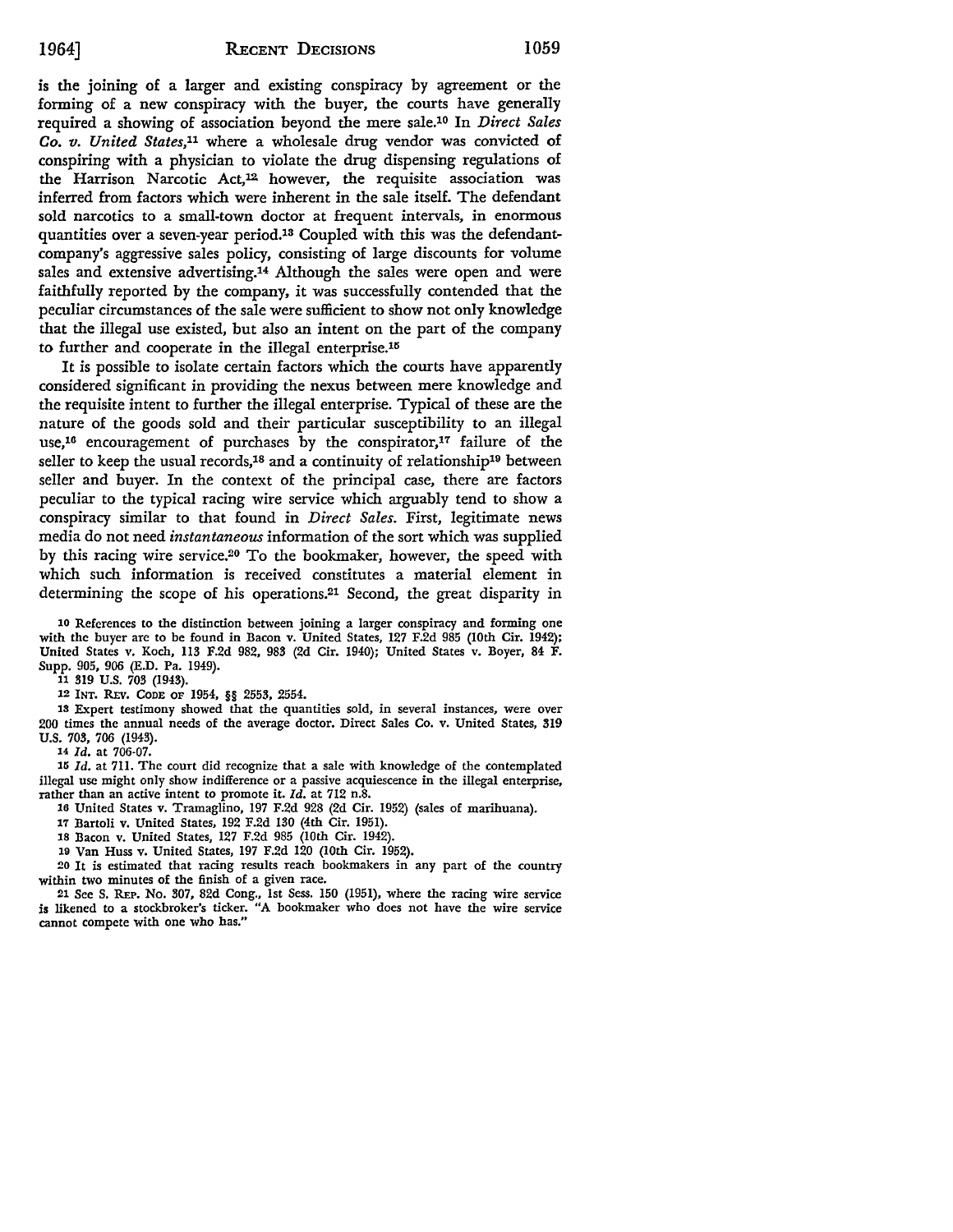fees charged for such information between legitimate users (newspapers, radio, and television) and the bookmaker-subscriber, suggests that determination of fees in regard to the latter is predicated upon the nature of the bookmaking operation, rather than upon any inherent value in the service itself or in the quantity of information supplied.22 The existence of such a premium for illegally used information supports the inference that the seller's interest does not end with the sale, but is intimately intertwined with the success of the illegal enterprise and with an expectation of sharing in its continued profits.23 Finally, the systematic organization of distribution outlets<sup>24</sup> and the necessary continuity of relationship<sup>25</sup> negates any inference that the sales were casual or random in nature.26 It may be contended that the *Direct Sales* theory of conspiracy with the buyer is applicable only where the nature of the commodity makes it inherently susceptible to illegal use and access to it is rigidly restricted.27 However, the fact that the sale of racing information furnishes substantial assistance to bookmakers and that the seller is necessarily aware of this fact, indicates that extending conspiratorial criminal liability to this area may, at least in the light of *Direct Sales,28* indeed be possible.

The question whether criminal liability could be attached to this fringe area of the illegal bookmaking enterprise is, of course, separate and distinct from any consideration of whether it should be. Relevant to the latter inquiry is the availability of alternative solutions and their relative effectiveness. In this regard, the most direct measure would appear to be the enactment of state statutes expressly prohibiting the dissemination of racing information during specified time periods before and after a given race. Such statutes have been utilized in a few instances and have been held

22 *Ibid.* For example, while United Press International and the Associated Press pay approximately \$70-80 per month for the service, the fee charged the Illinois **News**  Service is \$250,000 annually for the same information. *Id.* at 53.

23 It might be contended that this argument is not applicable to the principal case, since defendant was employed on a fixed weekly salary.

24 See S. REP. No. 307, 82d Cong., 1st Sess. 53 (1951): "The backbone of illegal bookmaking operations throughout the country is the up-to-the-minute information furnished by the Continental Press Service through its Nation-wide network of telephone and telegraph wires, and the intricate organization of distributors and subdistributors that gather and disseminate the news for Continental."

25 This factor has been stressed as determinative in a finding of criminal liability in several cases. *Compare* Van Huss v. United States, 197 F.2d 827 (6th Cir. 1942), *with*  United States v. Koch, 113 F.2d 982, 983 (2d Cir. 1940).

26 In most of the cases where no conspiracy or accessoryship was found, the seller appears to have associated with the criminal enterprise only to the extent of an unsolicited, sale. See, *e.g.,* Johns v. United States, 195 F.2d 77 (5th Cir. 1952); Morei v. United States, 127 F.2d 827 (6th Cir. 1942); United States v. Koch, *supra* note 25. *But cf.*  Malatkofski v. United States, 179 F.2d 905, 916-17 (1st Cir. 1950).

27 This factor was stressed in Direct Sales Co. v. United States, 319 U.S. 703, 711-12 (1943).

28 MODEL PENAL CODE § 2.06(3)(b) (Tent. Draft No. 4, 1955) takes the position that knowledge of the illegal use plus knowledge that the sale will substantially facilitate the criminal purpose of the buyer, satisfies the intent requirement for purposes of criminal liability.